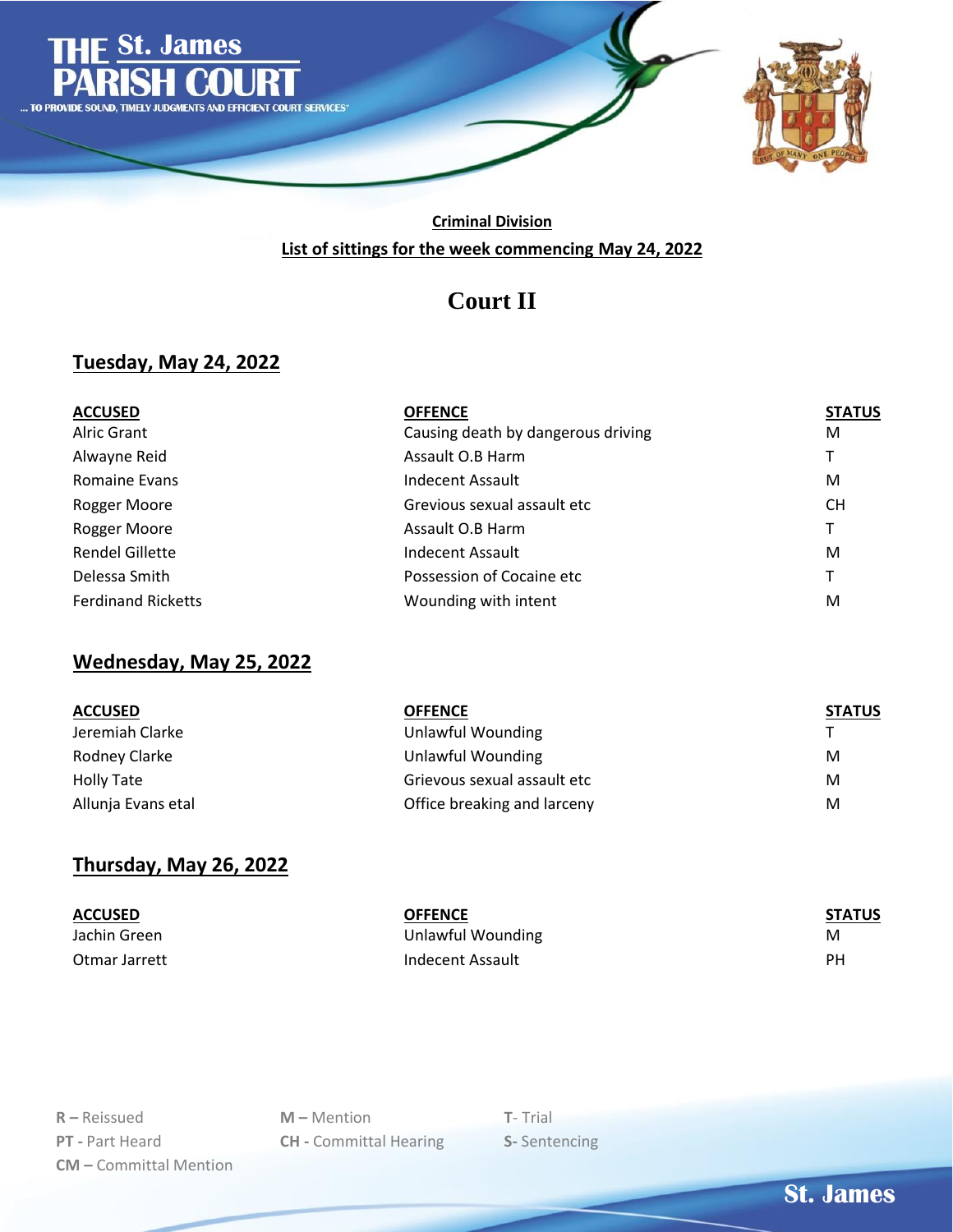

### **Friday, May 27, 2022**

| <b>ACCUSED</b>  | <b>OFFENCE</b>                      | <b>STATUS</b> |
|-----------------|-------------------------------------|---------------|
| Owen Brown      | Unlawful Wounding                   |               |
| Harold Heaven   | Assault O.B Harm                    | M             |
| Tia Hines       | Malicious destruction of property   | M             |
| Lorenzo Cuddeon | Rape etc                            | M             |
| Jevaughn Scott  | Causing death by dangerous driving  | M             |
| Javorn Hall     | Possession of ganja etc             | M             |
| Kenando Coke    | Possession of criminal property etc | M             |
| Ken Warren      | Unlawful Wounding                   | M             |

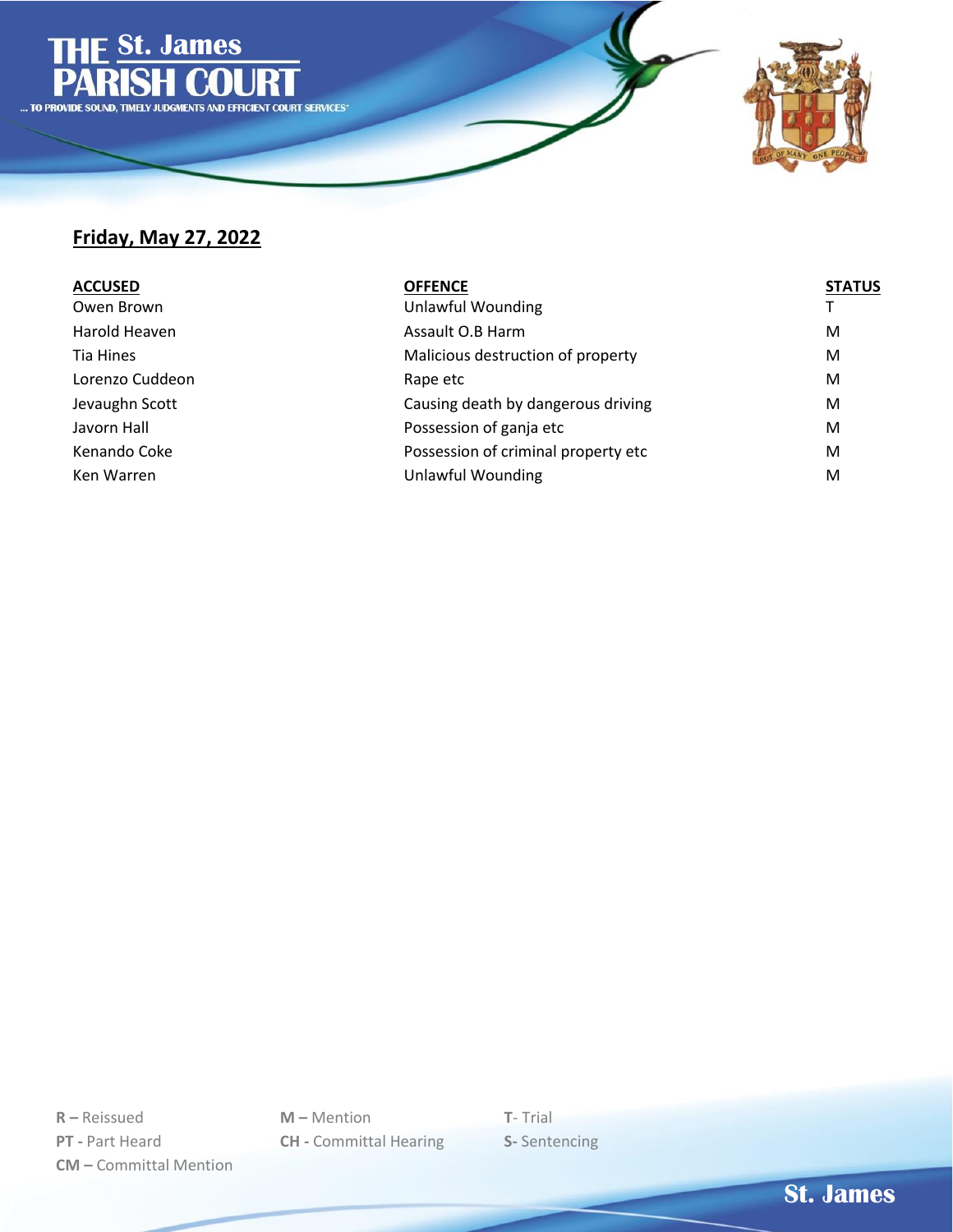

**Court III**

### **Tuesday, May 24, 2022**

| <b>ACCUSED</b>  | <b>OFFENCE</b> | <b>STATUS</b><br><u> 1980 - Andrea Stadt Britain, amerikansk politik (</u> |
|-----------------|----------------|----------------------------------------------------------------------------|
| Michael Tulloch | Murder         |                                                                            |

#### **Wednesday, May 25, 2022**

| <b>ACCUSED</b>           | <b>OFFENCE</b>                             | <b>STATUS</b> |
|--------------------------|--------------------------------------------|---------------|
| Calvin Smith             | False pretence etc                         |               |
| Conrad Foote             | Breach of disaster risk management act etc | PH.           |
| Janet Black              | Procuring abation etc                      | Н             |
| Chianne U-Roy Hines      | Conspiracy etc                             | <b>PH</b>     |
| Romaine Bernard          | Burglary and larceny etc                   | Н             |
| <b>Nathaniel Stewart</b> | Possession of ganja etc                    |               |

**R –** Reissued **M –** Mention **T**- Trial **PT -** Part Heard **CH -** Committal Hearing **S-** Sentencing **CM –** Committal Mention